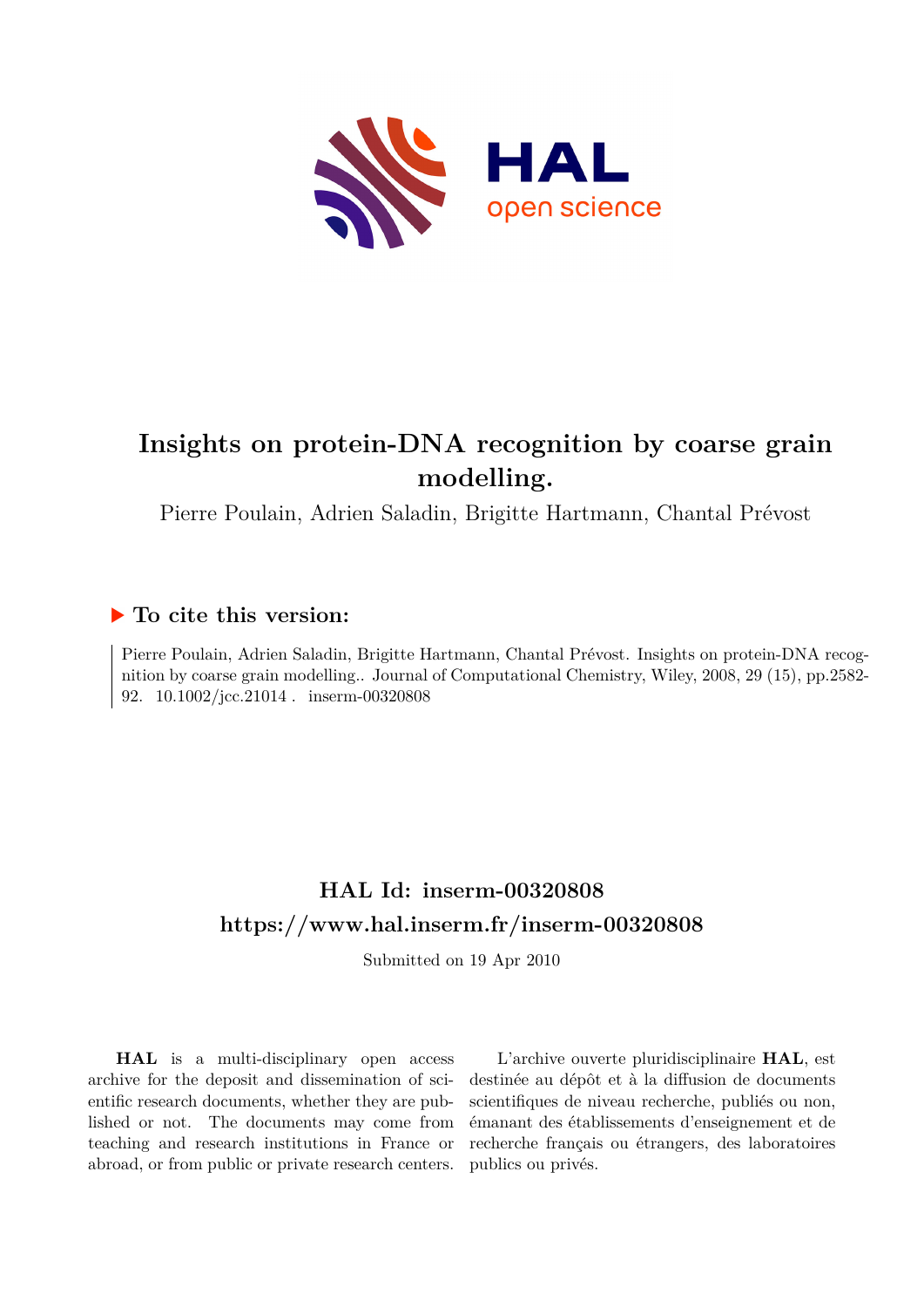# *Insights on protein-DNA recognition by coarse grain modelling*

**Pierre Poulain**  $^{12}$  **, Adrien Saladin**  $^{12}$  **, Brigitte Hartmann**  $^{12}$  **, Chantal Prévost**  $^{12\, *}$ 

<sup>*I</sup> IBPC, Institut de biologie physico-chimique CNRS : FRC550, 13 Rue Pierre et Marie Curie 75005 PARIS, FR*</sup>

<sup>2</sup> LBT, Laboratoire de biochimie théorique CNRS : UPR9080, Université Paris-Diderot - Paris VII, 13 Rue Pierre et Marie Curie 75005 *PARIS,FR*

\* Correspondence should be adressed to: Chantal Prévost <chantal.prevost@ibpc.fr >

# **Abstract**

**Coarse grain modelling of macromolecules is a new approach potentially well adapted to answer numerous issues, ranging from physics to biology. We propose here an original DNA coarse grain model specifically dedicated to protein DNA docking, a crucial,** – **but still largely unresolved, question in molecular biology. Using a representative set of protein DNA** – **complexes, we first show that our model is able to predict the interaction surface between the macromolecular partners taken in their bound form. In a second part, the impact of the DNA sequence and electrostatics, together with the DNA and protein conformations on docking is investigated. Our results strongly suggest that the overall DNA structure mainly contributes in discriminating the interaction site on cognate proteins. Direct electrostatic interactions between phosphate groups and amino acids side chains strengthen the binding. Overall, this work demonstrates that coarse grain modelling can reveal itself a precious auxiliary for a general and complete description and understanding of protein DNA association mechanisms.** –

**MESH Keywords** Computer Simulation ; DNA ; chemistry ; metabolism ; Models, Chemical ; Models, Molecular ; Nucleic Acid Conformation ; Protein Structure, Secondary ; Proteins ; chemistry ; metabolism ; Thermodynamics

## **Introduction**

In the cell, numerous proteins interact almost continuously with DNA to ensure standard or unusual biological functions such as transcription control, integration of exogenic DNA, genetic code maintenance or storage. Most of the time, these DNA-binding proteins can also associate with other proteins to form very large macromolecular assemblies. The knowledge of the overall structure of these assemblies as well as the details of the interactions are essential to understand the underlying biological processes or to develop new therapeutic strategies. In spite of spectacular progresses, the determination of the tridimensional structure of such large complexes at the atomic resolution by means of X-ray crystallography or nuclear magnetic resonance remains a difficult task. As a consequence, most experimentally determined structural informations only concern a limited part of the assembly, in other terms, two partners interacting together. However, even in the case of binary complexes, the number of available structures only represents a minor fraction of the existing assemblies.

Given the deficit of structural information on these assemblies, theoretical approaches appear as promising tools. Docking methods are more and more reliable and efficient for assembling macromolecular complexes, especially when the partners do not present any large internal deformation. Numerous studies were dedicated to protein-protein interactions [1] and the world wild challenge "Critical Assessment of PR-edicted Interactions" (CAPRI)  $[2, 3]$  reveals the interest of the scientific community for this domain. The prediction of protein-DNA complexes is also a subject of interest for different groups that use several methods such as discretization on grid and Fourier transform [4] or ambiguous interaction restraints in the HADDOCK program developed by Bonvin and collaborators [5].

Both protein-protein and protein-DNA complexes are large size systems. From the in silico point of view, the prediction of macromolecular complexes from a systematic sampling of the energy landscape is computationally expensive because of the large number of atoms involved and the multiple calculations of the interaction energy. This has prompted the emergence of simplified macromolecule representations, which reduce the dimensionality of the problem by using a reduced number of particles, or pseudo-atoms. This type of approach, called "coarse grain", aims at rendering specific characteristics of the molecules, like the steric and electrostatic properties of the complex. In the molecular biology framework, a coarse grain approach based on the reproduction of steric and electrostatic characteristics has been used by Marrink and coworkers [6] for lipid and surfactant systems. It has then been extended to proteins by Bond and Sansom for the purpose of the insertion of proteins into membranes [7]. For the protein-protein docking purpose, Zacharias and collaborators [8, 9] ] have shown that low resolution approach is valuable to predict with a good confidence the geometry of protein-protein complexes. Particularly, the combination of the docking procedure ATTRACT [8] with this reduced model performed very well at rounds 3 and 5 of the CAPRI contest  $[10]$ .

To our knowledge, there is so far no DNA coarse grain model dedicated to the docking problem. However, some coarse grain models of DNA have been developed recently for other purposes, with resolution ranging from 1 to 16 beads (or pseudo-atoms) per structural block, the latter being the complementary nucleotides considered as the relevant units for DNA. The model of Mergell et al. [11 ] is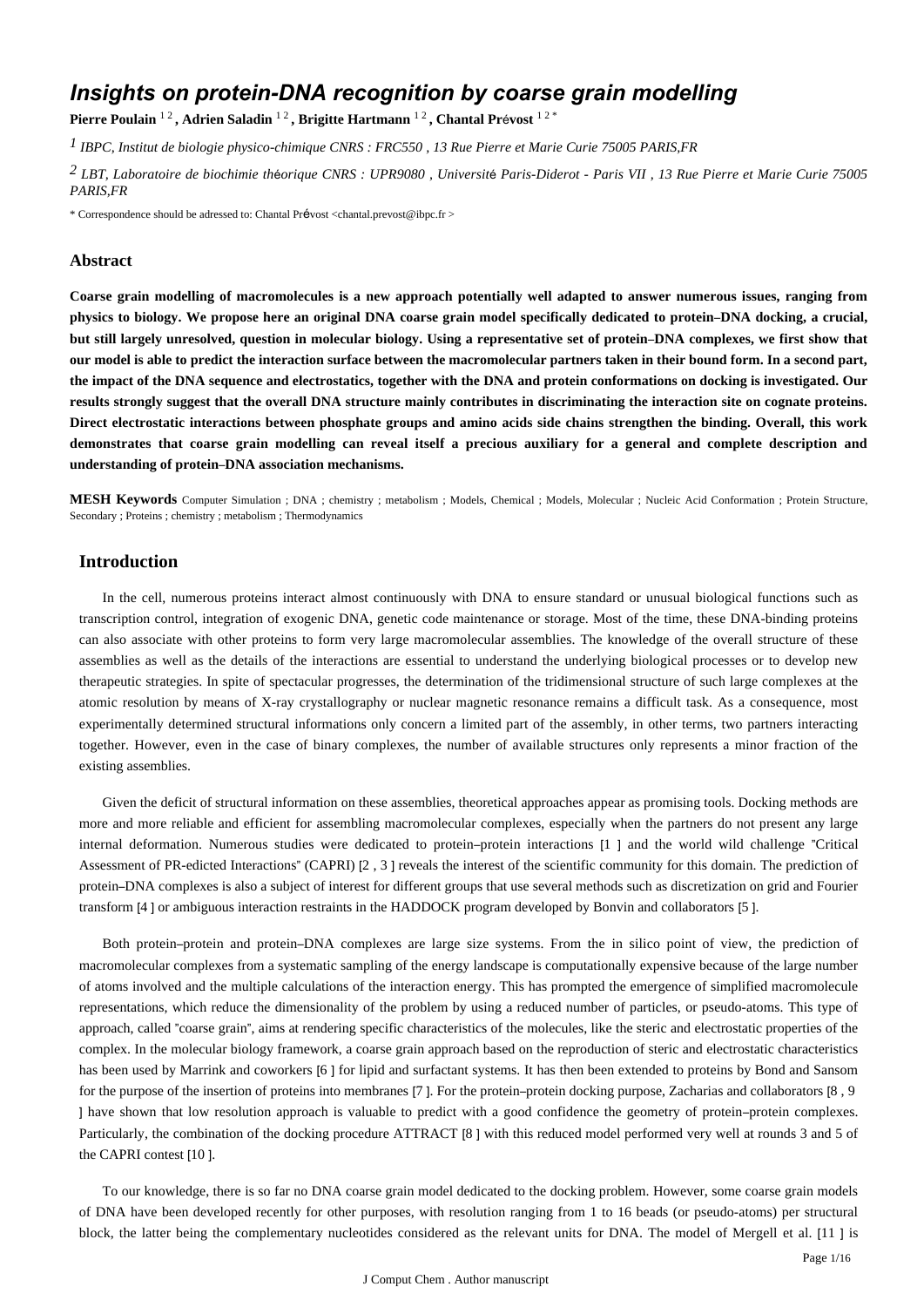composed of one rigid ellipsoid per base pair with an internal energy derived from the Gay-Berne potential. This resolution allows the study of phase transition from B- to S-DNA upon stretching. Other models rely on a more common bead and spring representation of the internal energy. Tepper and Voth [12] built for instance a spring network model with 16 beads per structural block and 2 different types of bead for the backbone/sugar and base elements. Starting from a straight ladder conformation, this model reproduces the helicity of DNA. More recently, Knotts and coworkers [13 ] proposed a topological model with 3 beads per nucleotide (phosphate, sugar and base). This model successfully reproduces several physical and mechanical properties of DNA, including salt-dependent melting.

In this article, we propose a DNA coarse grain model specifically designed for modelling protein-DNA complexes, that is very efficient in term of prediction for a low computational cost. In a first part, we introduce the reduced DNA model we have developed with 11 beads per complementary nucleotides. We show its compatibility with the Zacharias protein model and also the good stability of protein –DNA complexes represented at low resolution using the two combined models. In the second part, we show on a large range of protein– DNA complexes that our model is able to predict protein–DNA assemblies, using the rigid body docking procedure ATTRACT [8]. We then assess the relative contribution of the electrostatics and van der Waals terms in the energy function, thus exploring the energetic components that participate to the recognition process.

## **Materials and Methods**

#### **Protein representation**

With the protein-protein docking issue in mind, Zacharias proposed a reduced protein model with up to three pseudo-atoms per residue [8], which makes about 4 heavy atoms per bead. In this model, each amino acid is represented by one pseudo-atom located at the position of the C  $_{\alpha}$  atom and up to two pseudo-atoms for each side chain, depending on its length.

This model assumes no internal energy evaluation since it has been developed for systematic rigid body docking. Actually, only the interaction energy is needed to evaluate the geometry of a complex. The effective interaction between two partners I and J is the sum of a soft Lennard-Jones potential and an electrostatic potential,

$$
E = \sum_{i \in I} \sum_{j \in J} \left( \frac{B_{ij}}{r_{ij}^8} - \frac{C_{ij}}{r_{ij}^6} \right) + \sum_{i \in I} \sum_{j \in J} \left( \frac{q_i q_j}{\epsilon r_{ij}} \right),
$$

with  $B_{ij} = A_i A_j (R_i + R_j)^8$  and  $C_{ij} = A_i A_j (R_i + R_j)^6$ . In the previous formula,  $r_{ij}$  is the distance between bead i of partner I and bead j of partner J. A<sub>i</sub>, A<sub>i</sub>, R<sub>i</sub> and R<sub>i</sub> are the Lennard-Jones parameters, q<sub>i</sub> and q<sub>i</sub> are the charges of bead i and j respectively, and finally,  $\varepsilon$  is a distance-dependant dielectric function defined as  $\epsilon = 15 \times r_{ij}$ .

The protein model is described by 29 types of beads with three parameters each, namely  $A_i$ ,  $R_i$  and  $q_i$ . Charges are only set on charged amino acids, as full charges  $(+1 \text{ or } -1)$  on the last bead of the residues.

#### **DNA representation**

Our central assumption is that the design of a DNA model for the study of protein–DNA complexes requires a good reproduction of the volume occupied by the DNA. This volume is characterized by a contrast between the minor and major grooves and the sharp phosphodiester backbones. Both the level of resolution and the parameters have been determined to be coherent with the protein model of Zacharias [8]. The bead partition is also related to a model developed by Khalid and Sansom [14] for the insertion of a DNA into a membrane. Hence, our model is defined by 5 to 6 beads per nucleotide: one bead per phosphate backbone, two beads per sugar and 2 to 3 beads per base (2 for cytosine and thymine, and 3 for adenine and guanine). Between three and four heavy atoms are grouped within each bead. Only one bead of thymine contains five heavy atoms in order to represent the methyl group. The topology of our DNA model is depicted in figure 1. The center of a given bead is the geometric center of the heavy atoms included in this bead. Each bead is defined by 3 parameters, which are consistent with the reduced protein model (table 1). The parameters have been derived from the chemical composition of each bead. The Lennard-Jones parameters  $A_i$  are 0.6  $RT^{0.5}$  for all beads, reflecting their identical polarities. The van der Waals radii (Table 1) were directly calculated from the radius of the atomic components of the beads. For a given bead that reduces N atoms i, the van der Waals radius R is

$$
R = \frac{1}{N} \sum_{i=1}^{N} d_i + \frac{1}{N} \sum_{i=1}^{N} R_{vdw, i}
$$

where  $d_i$  is the distance between the center of the grain and the center of atom i, and  $R_{vdw,i}$  is the van der Waals radius of atom i. Finally, charges are set only on phosphate beads using a 30% screening, that gives a charge of -0.7 when starting with a full negative charge. The whole DNA molecule is described by 13 different beads.

#### **ATTRACT protocol**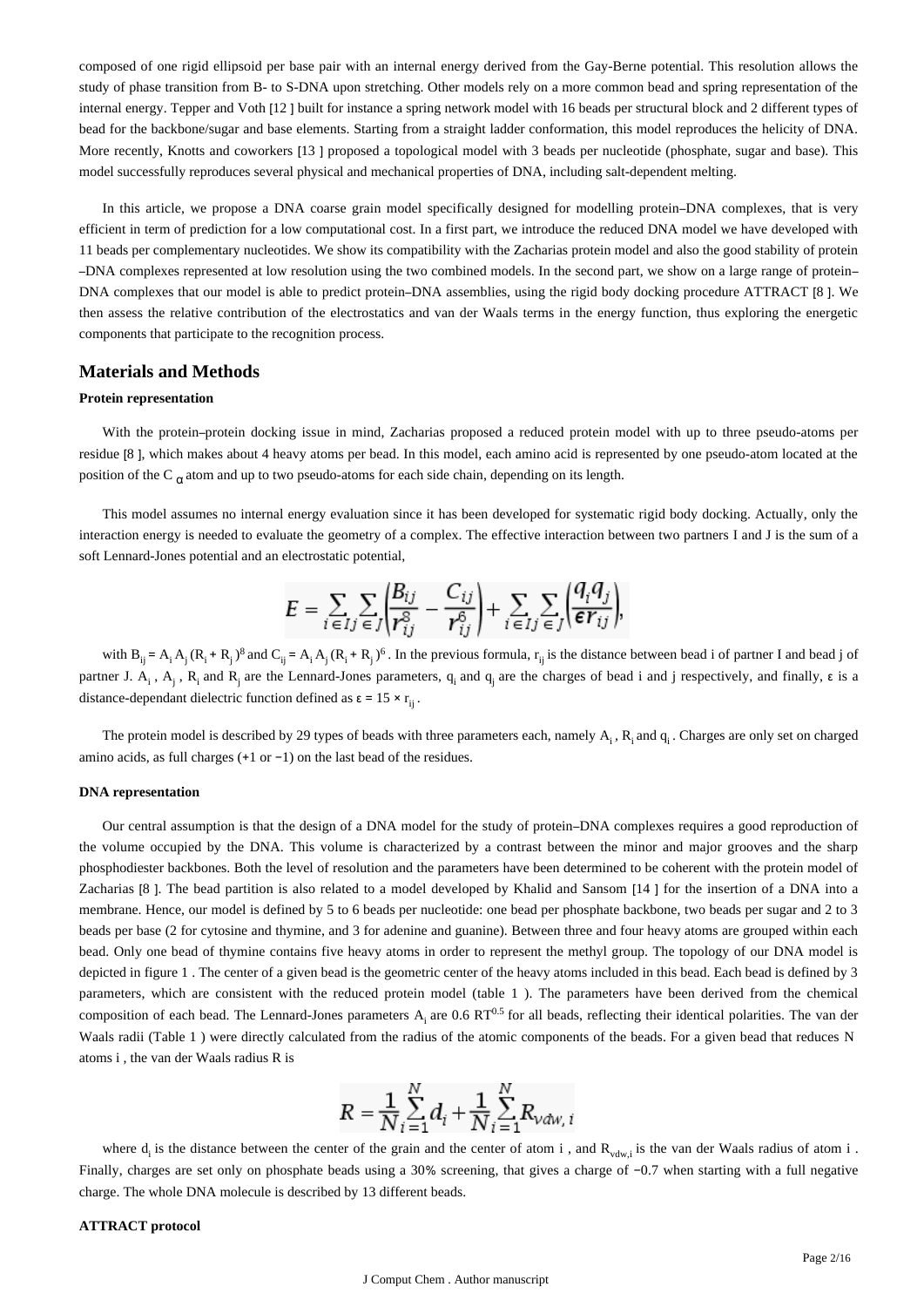Docking simulations were performed with the ATTRACT protocol developed by Zacharias [8]. ATTRACT performs systematic docking without using any experimental data concerning the native complex. This algorithm relies on a minimization of the interaction energy, the DNA center being placed at regular positions around the protein surface at a distance slightly larger than its biggest dimension. For each starting position, around 230 initial DNA orientations are generated. For each starting geometry, energy minimization (quasi-Newton minimizer) is performed using translational and rotational degrees of freedom of the DNA. During this minimization, no cut-off is used to compute the interaction energy. The full sampling of the  $\approx 60,000$  positions and orientations of the DNA around the protein required 14 hours on a 3 GHz monoprocessor in the case of compound 1A74 (see below). Since the minimizations are independent, the sampling can easily be distributed on many processors. For instance, when distributed on 14 processors, the full calculation on 1A74 takes about one hour.

#### **Protein-DNA complexes**

We have tested our coarse grain DNA model on six systems that represent a large range of protein-DNA interactions. These systems are namely:

- the transcription factor ETS-1 with DNA [15]  $(2.4 \text{ Å resolution}, \text{PDB code } 1K79)$ .
- $\bullet$  the Arc repressor-operator complex [16] (2.6 Å resolution, PDB code 1PAR).
- the complex between the E2 transcription factor of the bovine papillomavirus and DNA [17]  $(1.7 \text{ Å resolution}, PDB \text{ code } 2BOP)$ .
- $\bullet$  the intron-encoded homing endonuclease I-Ppo I dimer complexed with DNA [18 ], (2.2 Å resolution, PDB code 1A74).
- the yeast TATA-box binding protein (TBP) interacting with a DNA TATA box sequence [19] (1.8 Å resolution, PDB code 1YTB)

• the NMR complex between the core DNA-binding domain of human transcription factor NFATC1 and DNA [20] (PDB code 1A66). As usual for NMR determined structures, several models are proposed within the PDB. Out of the 18 available, we have performed docking tests on several models. The results being equivalent, we present here those obtained with the first model.

Atomic coordinates of these test cases were obtained from the Protein Data Bank [21 ]. The DNA curvature has been characterized with CURVES [22 ], while B-DNA structures were generated by JUMNA [23 ]. Hydrogen bonds between DNA phosphate and charged residues were determined by HBPLUS [24 ].

#### **Quality and quantity assessment of the simulated complexes**

The quality of our simulations is evaluated by the Root Mean Square Deviation (RMSD) calculated on all beads of the DNA between the reference and the simulated complexes. However, this measure may be insufficient to precisely characterize the position of DNA with respect to its proteic partner [4 ]. We thus used an additional parameter, namely the geometric center distance (GCD). This distance is calculated between the geometric center of the DNA in the reference complex and the geometric center of the DNA in the simulated complex, after superposition of the protein partners of both complexes.

Exploring the effect of the DNA sequence and shape on recognition does not easily allow a comparison in terms of RMSD. In these cases, we analyzed the fraction of the protein interface residues in the native structure which are recovered in the prediction,  $f_{\text{pib}}$ . A protein residue is defined to belong to the interface when one of its beads is within  $7\text{\AA}$  from any DNA bead [9]. In the same way,  $f_{\text{dib}}$  is the fraction of native DNA interface nucleotides which are recovered in the predictions. In this article,  $f_{\text{pib}}$  and  $f_{\text{dib}}$  are expressed as percentages.

Final geometries are clustered within  $0.1$  RT units in energy and  $0.1$  Å in RMSD.

#### **Results**

To assess the robustness of our model, the studied complexes were chosen to encompass a large range of protein DNA interactions. In – this purpose, we used the taxonomy of Luscombe and collaborators  $[25, 26]$  to select six representative complexes suitable for the rigid body docking: 1K79 [15 ], 1PAR [16 ], 2BOP [17 ], 1A74 [18 ], 1YTB [19 ] and 1A66 [20 ]. In these complexes, most proteins are transcription factors except 1A74 which is a hydrolase.

The five first complexes are crystallographic structures with DNA Binding Domain (DBD) identified  $[25]$  as respectively helix-turn-helix, β -hairpin/ribbon, other α helix, enzyme and β sheet structural groups (see table 2). The last complex 1A66 is issued from NMR measurements and has been selected for its interface made of loops.

The DNA interfaces are characterized in table 2, as well as some structural features of the DNA. The contacts are mainly made in the major groove apart from 1YTB. The continuous DNA stretches implied in the interface with the cognate protein range from 8 to 18 base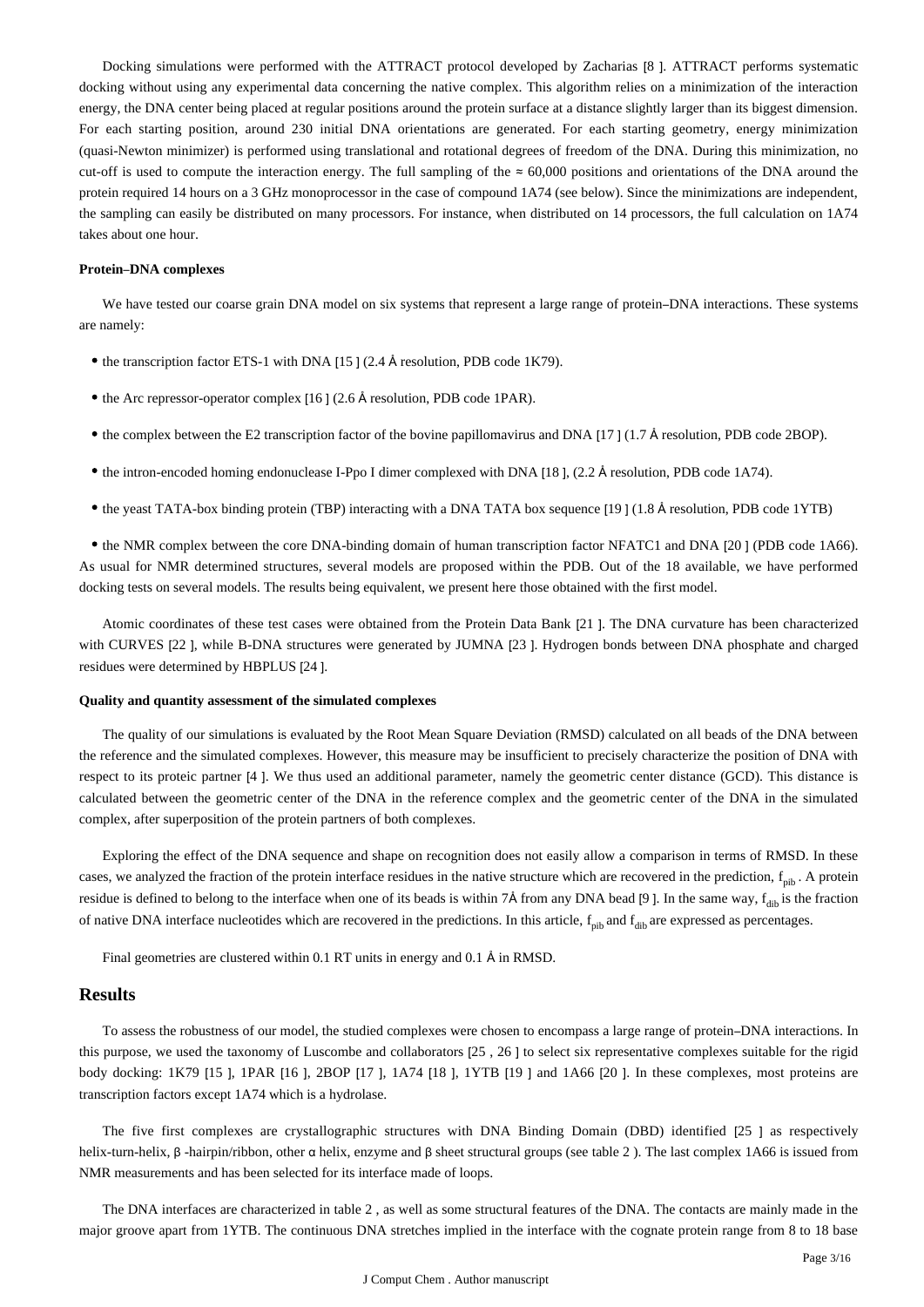pairs (bp). For 1PAR and 2BOP, there are two identical half sites separated by 5 and 4 base pairs, respectively. The curvature intensity is variable, ranging from  $14^{\circ}$  in 1A66 to 69 $^{\circ}$  in 1YTB. The ratio between the number of contacted phosphates and bases displays high variability, as well as the ratio between the number of contacted phosphates and the total number of phosphates (table 2). The sequence varies between GC rich sequences (2BOP) and AT rich sequences (1YTB). Finally, two sequences (2BOP and 1A74) are palindromic and one (1PAR) is quasi-palindromic. Although not comprehensive, our selection aimed to cover a large variety of protein DBD as well as DNA structures.

The coarse grain representations of the complexes introduced above are shown in figure 2. The reduced models reproduce correctly the overall shape of both the DNA and the protein. The change in resolution, from atomic to coarse grain, induces a reduction of 70 to 80 % of the total number of particles that allows systematic docking simulations within a reasonable simulation time.

#### **Coarse grain minimization**

The diminution of resolution increases the particle radii up to 2.94  $\AA$  (table 1). In order to remove possible steric clashes introduced by the coarse grain representation, we relaxed the complex structures taken from the PDB with both partners in their reduced representation. We performed an ATTRACT minimization that allows the DNA to move in translation and rotation around the fixed protein. This procedure is called "coarse grain optimization" in what follows. The interaction energy and both the RMSD and the GCD between the native and the minimized DNA structures are reported in table 3. The average values of RMSD and GCD are 0.7 and 0.5 Å respectively, ensuring that the reduced models introduce a negligible shift compared to the native all-atom complexes. In this article, the non-minimized PDB structures will be taken as references.

#### **Rigid body protein DNA systematic docking** –

For each complex, we then performed systematic docking simulations to determine if the combination of the DNA and protein coarse grain models with the ATTRACT systematic docking procedure could generate and select the reference complexes. For these simulations, the conformations of both protein and DNA are exactly those found in the experimental complexes. All final geometries generated by the docking algorithm were sorted out according to their interaction energy. In parallel, the RMSD and GCD relative to the native structure were calculated on all DNA beads. The plot of the interaction energy versus RMSD is represented in figure 3 for each complex.

For the six studied systems, the energy rank, the interaction energy, the RMSD, the GCD and the cluster population are given in table 4 for the four most stable geometries. In five cases out of six (1K79, 1PAR, 2BOP, 1A74 and 1A66), the lowest energy conformation corresponds to the lowest RMSD and GCD, demonstrating that the interaction energy works efficiently as a scoring function for the docking purpose. The most stable geometries are identical to the structures obtained upon coarse grain minimization, showing the efficiency of the conformational space sampling by ATTRACT. Furthermore, these favorable geometries are generally highly populated, indicating the good convergence of the simulation. However, some low energy conformations are also characterized by high RMSDs (roughly 30  $\AA$ ) and low GCDs. Most of them are head-to-tail geometries, corresponding to a half-turn rotation of the DNA around the normal of the protein interaction surface starting from its position in the native complex (as described by Aloy and coworkers [4]). These " reverse" conformations occur with palindromic or quasi-palindromic DNA (1PAR, 2BOP and 1A74), with energy difference lower than 2 RT with respect to the most stable prediction. For the DNA sequence found in 2BOP, which is both palindromic and structurally symmetric, the energy gap vanishes and the cluster with the head-to-tail DNA (cluster rank 2) is perfectly equivalent to the near native geometry (cluster rank 1), both in terms of energy and structure. In the case of 1A74, the DNA is not exactly structurally symmetric, with a RMSD between the reference and the head-to-tail DNA conformations of  $0.6 \text{ Å}$ . This explains the slight energy penalty of  $0.2 \text{ RT}$  units found between the clusters of ranks 1 and 3.

In the case of 1YTB, the second most stable structure (energy difference of 2.8 RT units with respect to the most stable conformation) is exactly the structure obtained after coarse grain optimization. The fact that this structure, which is the prediction closest to the native complex, is not the lowest energy one is probably linked to the structural particularity of the DNA within this complex. Indeed, the severe DNA curvature  $(69^\circ)$  induced by the TBP renders the minor groove convex instead of, as usual, concave. As a consequence, the geometric contrast between grooves and backbones almost disappear, rendering the surface of interaction of the DNA less distinctive than in the other complexes.

Among other geometries located very close to the native interface, we find predictions with screwing displacements of the DNA along the helical axis by 2 or 3 bp with respect to the native or head-to-tail conformations. These structures are separated from the most stable geometries by an energy difference between 2 and 5 RT units (see cluster 3 for 1A66 and clusters 2 and 3 for 1K79 in table 4), reflecting that a good proportion of the correct interaction is found.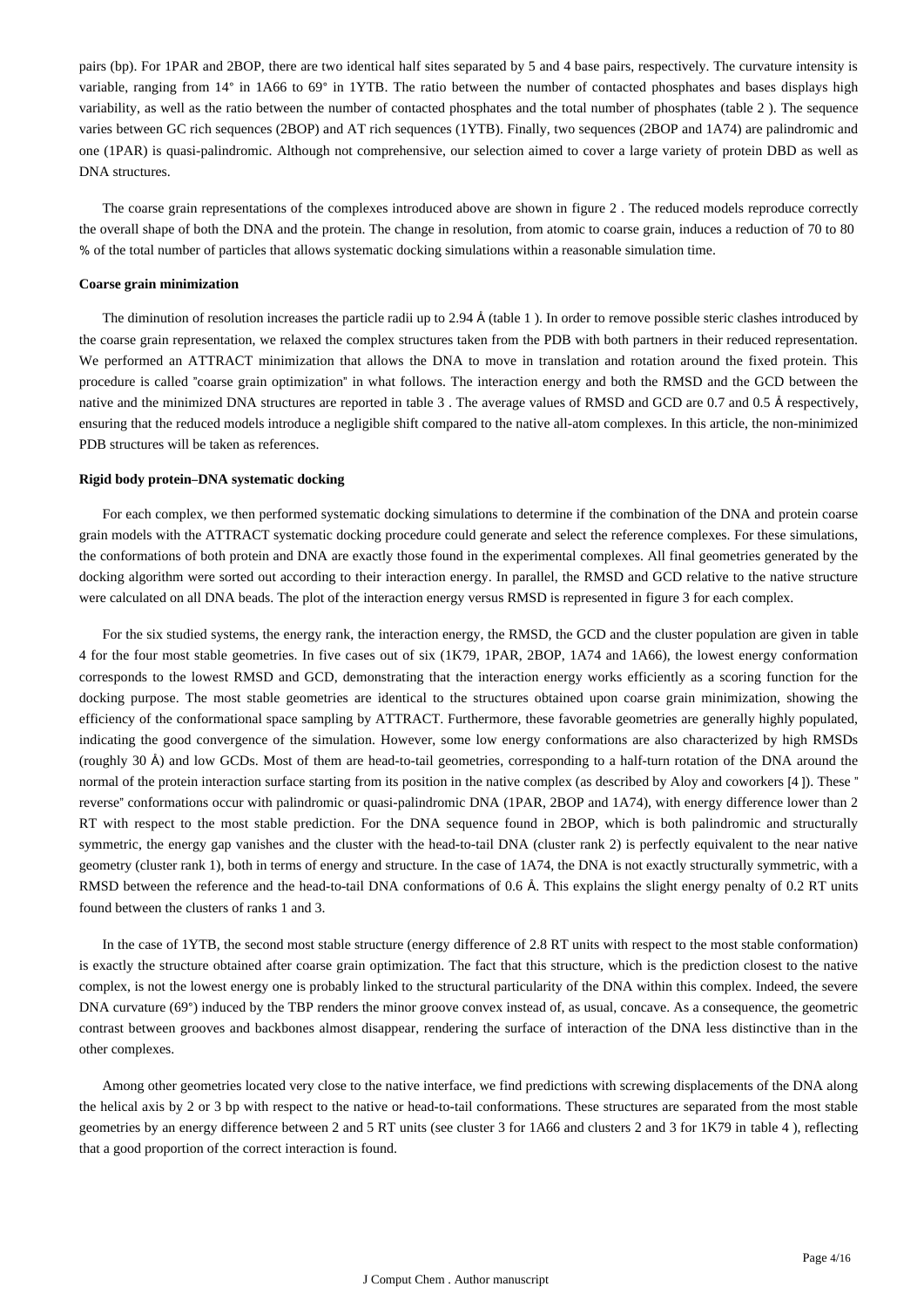Finally, the energies of the most stable predictions are generally clearly separated out from the energy bulk of other conformations ( figure 3 ). In most cases, and if one excludes the head-to-tail and screwed geometries, the energy gap is at least 10 to 12 RT. Except for the very deformed TBP complex (1YTB), our model does exactly retrieve the important features of atomic resolution protein-DNA interactions in easily discriminating the correct candidate among the multiple combinations of the partner geometries.

#### **Balance of terms in the interaction energy**

DNA is a highly charged macromolecule and it can be expected that its electrostatic nature plays a significant role in protein-DNA interactions. Nadassy and collaborators [27] showed from the analysis of crystallographic data that the protein-DNA interfaces often present a protein side scattered with positively charged amino acids (lysine and arginine), responding to the DNA trace dominated by the negative phosphate groups. It is therefore interesting to explore which role electrostatics plays in the interaction energy, and what is its contribution to our scoring function.

To study the influence of electrostatics, we performed additional docking simulations with DNA phosphate bead charges all set to -1 or to 0, removing in the later case the electrostatic part of the interaction energy. Setting phosphate charge to -1 did not improve the prediction. The results with uncharged phosphate beads are represented in table 5. Comparing to the results obtained with charges set to −  $0.7$  (table 4), the weight of the electrostatic component in the total energy is between 20 and 30%. For all complexes but one, the predictions closest to the reference structures are found at first rank, even for 1K79 and 2BOP for which the ratio between the contacted phosphates and bases are very high (table 2). Only for one case, i.e. 1YTB, no geometry is found at less than 3.6 Å from the reference complex, showing that electrostatics is essential for the quality of the prediction of this particular complex.

Considering the relative population of the targeted complexes, the inclusion of the electrostatic term clearly increases the number of best predicted geometries in all cases (see columns 5 and 6 of table 5 ). The Coulomb interaction acts as an electrostatic guide towards the native complex.

#### **Sensitivity to DNA sequence**

The DNA sequence can be discriminated on the basis of direct contacts between nucleic base functional groups and amino acid side chains in the minor and major grooves (direct recognition), but also via the energy level necessary to deform DNA in such a way that it optimally fits the protein structure (indirect recognition). Due to the absence of hydrogen-bonding potential in our reduced representation of DNA and protein, the coarse grained model presented here does not pretend to correctly reproduce the direct contacts between amino acid side chains and DNA functional groups. We have nevertheless evaluated the sequence sensitivity in the light of the steric differences that arise in our model from the differential van der Waals radii of GA3, GG3, GC2 and GT2 pseudo-atoms of A, G, C and T, respectively (see table  $1$ ).

Among our complexes, we considered two contrasted cases, 2BOP for which the consensus DNA contains 75% of GC and 1PAR where the consensus DNA counts  $41\%$  of GC (table 2).

We use as references the docking simulations of 2BOP and 1PAR with the consensus DNA sequences described in table 4. We also generated d(AT) and d(CG) repeated sequences threaded on the structure of the reference DNAs. Since the RMSD is meaningless here, we compared the fractions of protein interface beads in the native structure which are recovered in the prediction,  $f_{\text{pib}}$  (see Materials and Methods). Concerning 2BOP, most stable structures have energies of -49.7, -50.1 and -52.7 RT units, for respectively the consensus,  $d(AT)$  and  $d(CG)$  repeated sequences, while  $f_{\text{pib}}$  are 100, 95 and 100% respectively. The high values of  $f_{\text{pib}}$  obtained here indicate that the predictions are very close to the reference complex. Besides, the very low energy and large  $f_{\text{nih}}$  obtained with d(CG) repeated sequence may be interpreted by the fact that 80% of the intermolecular hydrogen bonds involve bases G and C of the native DNA sequence.

In the case of 1PAR, the lowest energies are respectively of  $-73.0$ ,  $-67.9$  and  $-59.0$  RT units for the consensus, d(AT) and d(CG) repeated sequences. The values of  $f_{\text{nih}}$  are 95% for the consensus while 92% and 91% for the AT and CG repeats. In this case, the lowest energy complex obtained with the consensus DNA has also the highest  $f_{\text{nih}}$ . Indeed, hydrogen bonds are equally distributed between A, T, C or G bases in the native complex.

Although our model has not been designed to be sequence attuned, we found here a good sensitivity to sequence, confirming the pertinence of our coarse grain representation.

#### **Sensitivity to deformation**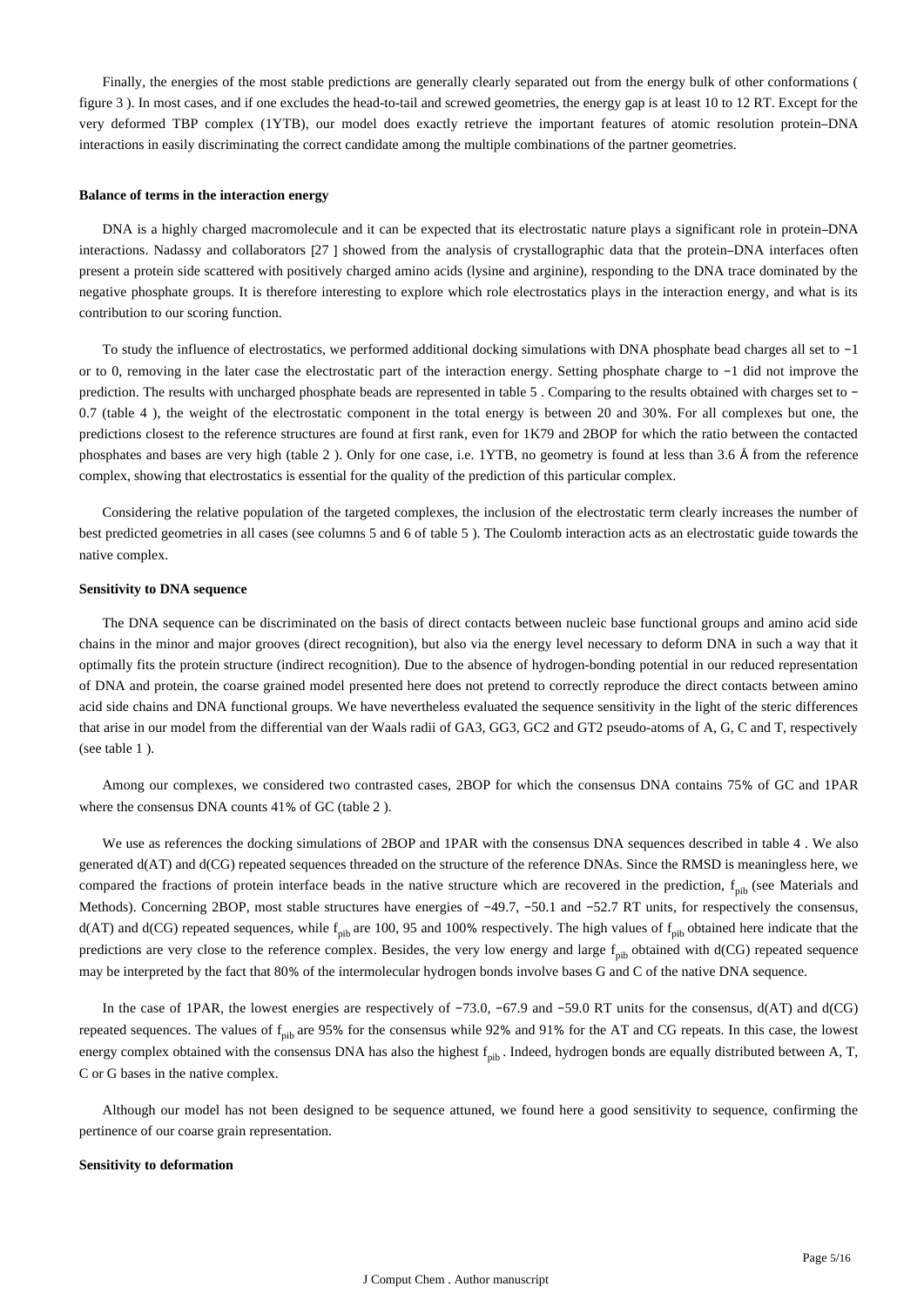Designed with a shape recognition in mind, we expect our model to be sensitive to DNA and protein deformations but we also hope it will accept some structural fluctuations. This tolerance was evaluated by docking a non-native form of either DNA or protein on the native conformation of their partner.

Keeping the original base composition, we began to dock the proteins belonging to our set of complexes with consensus DNA presenting structures that deviate more or less from the experimental structures. In these calculations, the quality of the predicted complexes will be assessed by the fractions of conserved interface residues in protein  $(f_{\text{pib}})$  and DNA  $(f_{\text{dib}})$  rather than the RMSD, which results both from the differences between native and non-native DNA conformations and from the deviations in the positioning.

We first used DNA average structures extracted from a 15 ns molecular dynamics (MD) simulation of 2BOP [28]. In this trajectory, the E2 protein was rather rigid and remained very close to its X-ray counterpart. In contrast, the DNA was significantly flexible, so that the structures could be gathered in four clusters. The cross-RMSD between the four corresponding average structures were around 1.0 Å, and they all differed by at least 1.0Å from the crystallographic conformation. Using these structures allows us to test the effect of moderate distortions on the docking efficiency. Indeed, we found that, whatever the MD average DNA structure, the best complex in terms of energy is very close to the reference one (at worst, a difference of 1.3 RT). Also, the average  $f_{\text{pib}}$  and  $f_{\text{dib}}$  are similar to the values obtained with the corresponding crystallographic DNA, i.e. cleaned from non pairing bases that do not exist in the MD oligomer (see first line of table  $6$ ). These results mean that our docking simulations well tolerate some fluctuations around the native conformation. Nevertheless, in this case, the global structural DNA features are preserved, in particular the curvature. A more severe test is to consider the recognition between proteins and straight canonical B-DNA. The results of these docking simulations are summarized in table 6 for the best predictions in term of energy for the 1A66, 1K79, 2BOP and 1A74 complexes. In these complexes, the reference structures of the bound DNA exhibit different curvature intensities (table 6), from 14 (1A66) to 55 $^{\circ}$  (1A74). The RMSD calculated between experimental and B oligomers reflect these distortions, with values lying between 1.0 Å (1A66) and 7.6 Å (1A74) (table 6). A large proportion of the reference interface is predicted with 1A66 protein and B-DNA, which is very close to the reference DNA (RMSD of 1.0 Å). We found  $f_{\text{pib}} \sim 70\%$  and  $f_{\text{dib}} \sim 45$ % for the first ranked complex structure, 81% and 83% for the second ranked prediction that is within 0.1 RT units in energy of the first. For 1K79, the results are even better ( $f_{\text{pib}} \sim 85\%$ ,  $f_{\text{dib}} \sim 80\%$ ) while the B-DNA is significantly different from the bound DNA reference structure (RMSD = 3.2 Å). However, in the case of 2BOP, where the DNA also differs by 3.2 Å from the B-DNA but with a marked curvature, we find a relatively low value of  $f_{\text{pib}}(50\%)$  and  $f_{\text{dib}}(20\%)$ . Indeed, one DNA half-site is well located while the second does not contact its cognate protein part. Finally, our procedure fails to retrieve the right protein-DNA interface in 1A74, the complex that contains the most distorted DNA. Nevertheless, even in this case, the B-DNA is located near the protein region where the native interaction occurs, so that, 22% of the protein residues implicated in the native interface are retrieved in the best predictions. For an illustration purpose, the output geometries for 2BOP, clusterized within 0.1 RT in energy and 0.1% in  $f_{\text{nih}}$ , are reported in figure 4. It can be noted that in spite of a 35° curvature deformation of the DNA, the best ranked geometries in terms of energy recover more than 50% of the interface residues of the protein.

To complete this study, we have explored the sensitivity of the protein-DNA model to protein conformational variation, by carrying out similar tests with structures of proteins that are not complexed with any DNA, keeping intact the conformation of the bound DNA. Among our data set, X-ray structures of DNA-free (unbound) proteins are available for 1PAR, 2BOP and 1K79. The global structures of bound and unbound proteins are very similar, as shown by the rather low values of RMSD (table 7). However, some noticeable differences are observed in protein interfaces. Focusing on amino acids of the DNA/protein interfaces highlights that between 27 and 41% of them differ from 1.6 to 4.5Å in RMSD (table 7), reflecting that side chain conformations are submitted to dramatic changes upon DNA binding. In addition, 30 and 25% of the amino acids belonging to the DNA binding domains are lacking in  $1BAZ$  [30] and 1JJH [31], the unbound counterparts of 1PAR and 2BOP proteins. The results of the docking simulations are summarized in table 7 for the first ranked predictions. Note that the interaction energies reported here for 1BAZ and 1JJH cannot be compared to those of native protein-native DNA docking (table 3), because of differences in protein interface compositions. The use of IJJH and 1BAZ leads to very good docking predictions. The best complex simulated with 1GVJ [32], related to 1K79, shows a very large RMSD associated to low GCD and high  $f_{\text{pib}}$ and  $f_{\text{dib}}$  values, a feature that corresponds to a head-to-tail conformation, as described above. Reminding that, in these complexes, the proteins contact the major groove of their targets, these results mean that DNA major grooves in coarse grain representation remain large enough for supporting amino acids side chain conformations significantly altered comparing to their native form. Also, deletions of several amino acids in protein DNA binding domains can occur without damaging the prediction.

In sum, these results show that our procedure is sensitive to DNA and protein distortions. However, the major part of the beads composing the interaction surface can be predicted without prerequisite about deformations, providing that they are not too much important. Actually, our model seems to support differences in DNA curvature up to  $30^{\circ}$  and variations in a third of the interacting amino acids conformers.

# **Discussion**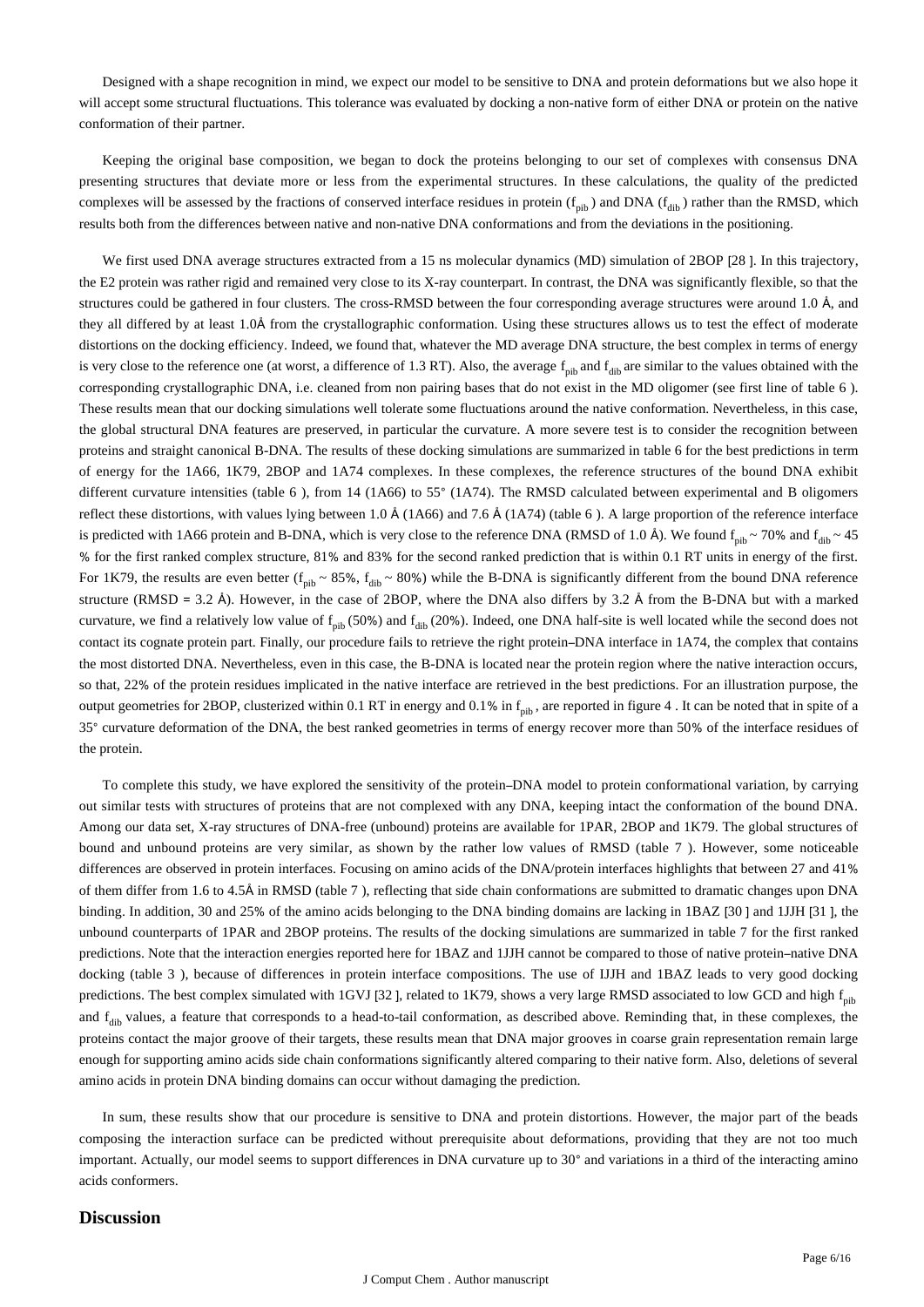In this work, we propose an original DNA coarse grain model dedicated to protein–DNA docking. Our representation is derived from Zacharias reduced model of proteins, with 13 bead types for electrostatics and Van der Waals interaction. Such model is devoted to reproduce the volume occupied by the DNA, and thus the shape of its interaction surface. A special attention was directed to the groove dimensions and the curvature in order to render at best the global DNA conformation. Actually, because DNA is often deformed within protein–DNA complexes, it is reasonable to expect that DNA protein recognition mainly depends on the form of the two partners. A second element is the charge-charge attractions between the negative DNA phosphate groups and the positively charged amino acid side chains. This is taken into account in our DNA model through negative charged beads representing the phosphate groups.

Despite its simplicity, our model has shown remarkable performances when used to assemble a representative set of protein-DNA complexes, differing by both the DNA binding domain in proteins and the deformations in bound DNAs, in particular their curvatures. The correct geometry of association could be predicted unambiguously in all cases, except for the TBP complex in which the DNA structure, markedly distorted, loses the typical contrast between hollow grooves and sharp backbones. However, even in this case, the first ranked prediction was very close to the correct geometry and the second was the correct one. So, the loss of atomic details did not appear to be an obstacle to the docking prediction of DNAs on their cognate proteins.

When dealing with coarse grained models, it is important to delineate their scope, i.e. the molecular properties that can be reproduced. comprising the features that do not benefit from explicit treatment. First, we examined the sensitivity of our methodology to the DNA sequence. The base composition appears as a fundamental element of protein–DNA complexes, via the hydrogen bonds occurring between the DNA bases and the amino acid side chains. At the low resolution used to represent proteins and DNA in our model (nucleic acid beads often group together both acceptor and donor groups), this type of direct interactions is not explicitly treated. This may obliterate the capacity of the model to confidently retrieve the sequence the most appropriate for a given protein. For this investigation, we drastically muted the DNA sequence without modifying its conformation. In all cases, the base composition of the sequence energetically favored well correlated to that of the consensus sequence. Thus, even in absence of any explicit energetic formulation of the hydrogen bonds between the DNA bases and the amino acids, the differences between A, G, C and T in terms of van der Waals parameters are sufficient for detecting DNA sequence preferences. Besides, this result illustrates the role of the steric hindrance of the functional groups within the DNA grooves in the protein-DNA interactions.

Second, we investigated the tolerance of the coarse grain model to DNA and protein structures. For this purpose, we docked the proteins with conserved DNA sequences but with structures altered with respect to their native forms. Conversely, we also tested native DNA with free-DNA protein conformations. Slight alterations in terms of curvature of the DNA target, with RMSD up to 1 Å, were fairly tolerated and did not at all modify the docking results. A more stringent test consisted to use a canonical straight B-DNA. Deviations in DNA curvature up to 28° did not notably modify the predicted protein interface. For more intensive DNA bending, the interaction surfaces were either partially predicted (curvature of 35 $^{\circ}$ ) or only indicative of the protein region where the DNA interacts (curvatures  $> 55^{\circ}$ ). Comparable results were obtained when using deformed protein structures and native DNA forms. So, differences in more than 40% of the side chain conformations belonging to the interface did not prevent the complex to occur in the right place. Since no aberrant positioning was generated, these results are encouraging in the view of further docking applications, suggesting that a rough exploration of DNA and protein deformations should be sufficient to succeed a realistic docking. However, at the same time, they highlight the importance for the DNA to be pre-deformed or flexible to correctly realize their interaction with a protein.

Finally, the electrostatics was completely eliminated on the phosphate groups of the DNA model, in order to estimate its role in the docking prediction. Unexpectedly, we found that electrostatics was not really essential for achieving reliable interaction between the two species. The steric complementarity was sufficient in most cases to unambiguously predict the correct geometry of the complex, underlining again the role of the structural complementarity of the partners. It must be noted however that alternative interfaces could also be found among the firstly ranked candidate geometries, but they were easily discriminated upon reintroduction of electrostatics. So, inclusion of electrostatics on DNA was found to strengthen the interaction and broaden the attraction energy well, in addition to eliminating non electrostatic-matching interfaces.

This coarse grain model is an exciting working model, one of the most attractive aspects being its simplicity which makes it a promising tool in large system treatment, due to the consequent gain in computer time. The present calculations already indicate that this new type of method, specifically developed to treat protein-DNA associations, is instrumental in obtaining an overall structure of a representative set of complexes. Furthermore, it allows to infer valuable informations about the elements that guide such macromolecular constructs. We anticipate that our approach could be used for successfully predict the interface between numerous protein-DNA systems, on condition that the partners are not strongly distorted in the complex. Many complexes involving transcription factors respond to this requirement. Their DBD domains are often highly structured and are not submitted to dramatic changes upon binding. Similarly, the curvatures of DNA engaged in such complexes rarely exceed  $30^{\circ}$ . Nevertheless, it is clear that a general and complete comprehensive view of macromolecular docking should include flexibility of both partners, protein and DNA. We have already shown that it is possible to account for protein fragment flexibility in the course of docking simulations ([9], [33]). Our next task will thus be to couple a stochastic exploration of DNA deformations with the present coarse grain systematic docking procedure.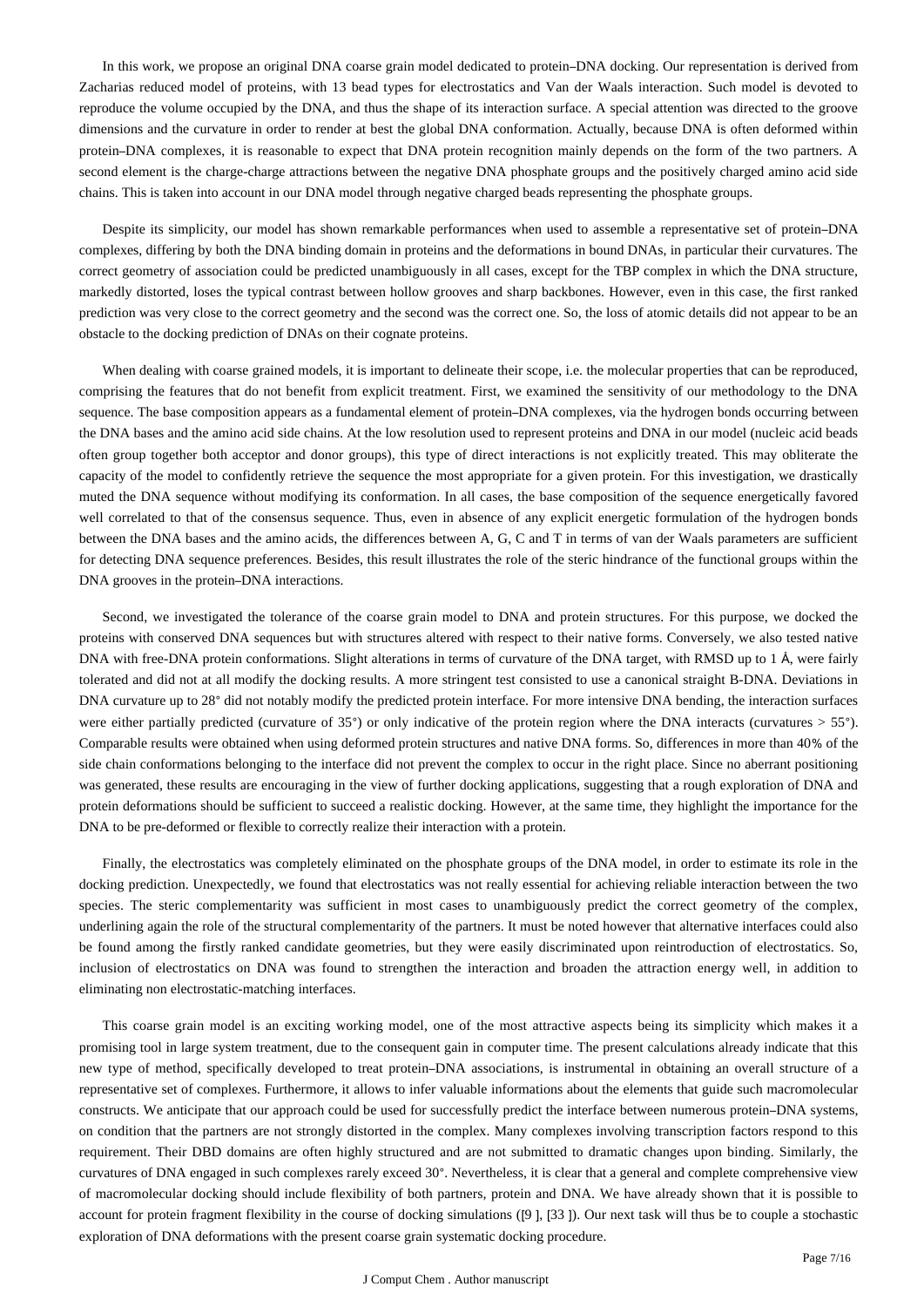# **Ackowledgements:**

P. P. thanks Dr. Syma Khalid for helpful discussions and the CNRS for financial support. Martin Zacharias is also acknowledged for kindly providing his protein model and the ATTRACT program.

#### **References:**

- 1 . Jones S , Thornton JM . Proc Natl Acad Sci USA . 1996 ; 93 : 13 20
- 2 . http://capri.ebi.ac.uk
- $\bullet$  3 . Mendez R , Leplae R , Maria LD , Wodak SJ . Proteins . 2003 ; 52 : 51 67
- 4 . Aloy P , Moont G , Gabb HA , Querol E , Aviles FX , Sternberg MJ . Proteins . 1998 ; 33 : 535 549
- 5 . van Dijk M , van Dijk ADJ , Hsu V , Boelens R , Bonvin AMJJ . Nucleic Acids Res . 2006 ; 34 : 3317 3325
- $\bullet$  6 . Marrink SJ , de Vries AH , Mark AE . J Phys Chem B . 2004 ; 108 : 750 760
- 7 . Bond PJ , Sansom MSP . J Am Chem Soc . 2006 ; 128 : 2697 2704
- 8 . Zacharias M . Protein Sci . 2003 ; 12 : 1271 1282
- $\bullet$  9. Bastard K, Prévost C, Zacharias M. Proteins . 2006; 62: 956 969
- 10 . Zacharias M . Proteins . 2005 ; 60 : 252 256
- $\bullet$  11 . Mergell B , Ejtehadi MR , Everaers R . Phys Rev E . 2003 ; 68 : 021911 -
- 12 . Tepper HL , Voth GA . J Chem Phys . 2005 ; 122 : 124906 -
- 13 . Knotts TA , Rathore N , Schwartz DC , de Pablo JJ . J Chem Phys . 2007 ; 126 : 084901 -
- 14 . Khalid S , Bond PJ , Holyake J , Sansom MSP . DNA insertion into lipid bilayers: a coarse grain study . 2006 ; CECAM workshop Lyon, France 13/10/2006
- 15 . Garvie CW , Hagman J , Wolberger C . Mol Cell . 2001 ; 8 : 1267 1276
- 16 . Raumann BE , Rould MA , Pabo CO , Sauer RT . Nature . 1994 ; 367 : 754 757
- 17 . Hegde RS , Grossman SR , Laimins LA , Sigler PB . Nature . 1992 ; 359 : 505 512
- 18 . Flick KE , Jurica MS , Monnat RJ , Stoddard BL . Nature . 1998 ; 394 : 96 101
- $\bullet$  19 . Kim Y , Geiger JH , Hahn S , Sigler PB . Nature . 1993 ; 365 : 512 520
- 20 . Zhou P , Sun LJ , Dotsch V , Wagner G , Verdine GL . Cell . 1998 ; 92 : 687 696
- 21 . Bernstein FC , Koetzle TF , Williams GJ , Meyer EF , Brice MD , Rodgers JR , Kennard O , Shimanouchi T , Tasumi M . J Mol Biol . 1977 ; 112 : 535 542
- 22 . Lavery R , Sklenar H . J Biomol Struct Dyn . 1988 ; 6 : 63 91
- 23 . Lavery R , Zakrzewska K , Sklenar H . Comput Phys Commun . 1995 ; 91 : 135 158
- 24 . McDonald IK , Thornton JM . J Mol Biol . 1994 ; 238 : 777 793
- 25 . Luscombe NM , Austin SE , Berman HM , Thornton JM . Genome Biol . 2000 ; 1 : reviews001.1 001.37
- 26 . Summary of dna-binding protein structural families, grouped by dna recognition motif http://www.biochem.ucl.ac.uk/bsm/protdna/protdnacover.html
- 27 . Nadassy K , Wodak SJ , Janin J . Biochemistry . 1999 ; 38 : 1999 2017
- 28 . Djuranovic D , Hartmann B . Biophys J . 2005 ; 89 : 2542 2551
- 29 . DeLano WL . The pymol molecular graphics system . 2002 ;
- 30 . Schildbach JF , Karzai AW , Raumann BE , Sauer RT . Proc Natl Acad Sci USA . 1999 ; 96 : 811 817
- 31 . Hegde RS , Wang AF , Kim SS , Schapira M . J Mol Biol . 1998 ; 276 : 797 808
- 32 . Tahirov TH , Inoue-Bungo T , Ogata K . To be published
- $\bullet$  33 . Bastard K, Thureau A, Lavery R, Prévost C. J Comput Chem . 2003 ; 24 : 1910 1920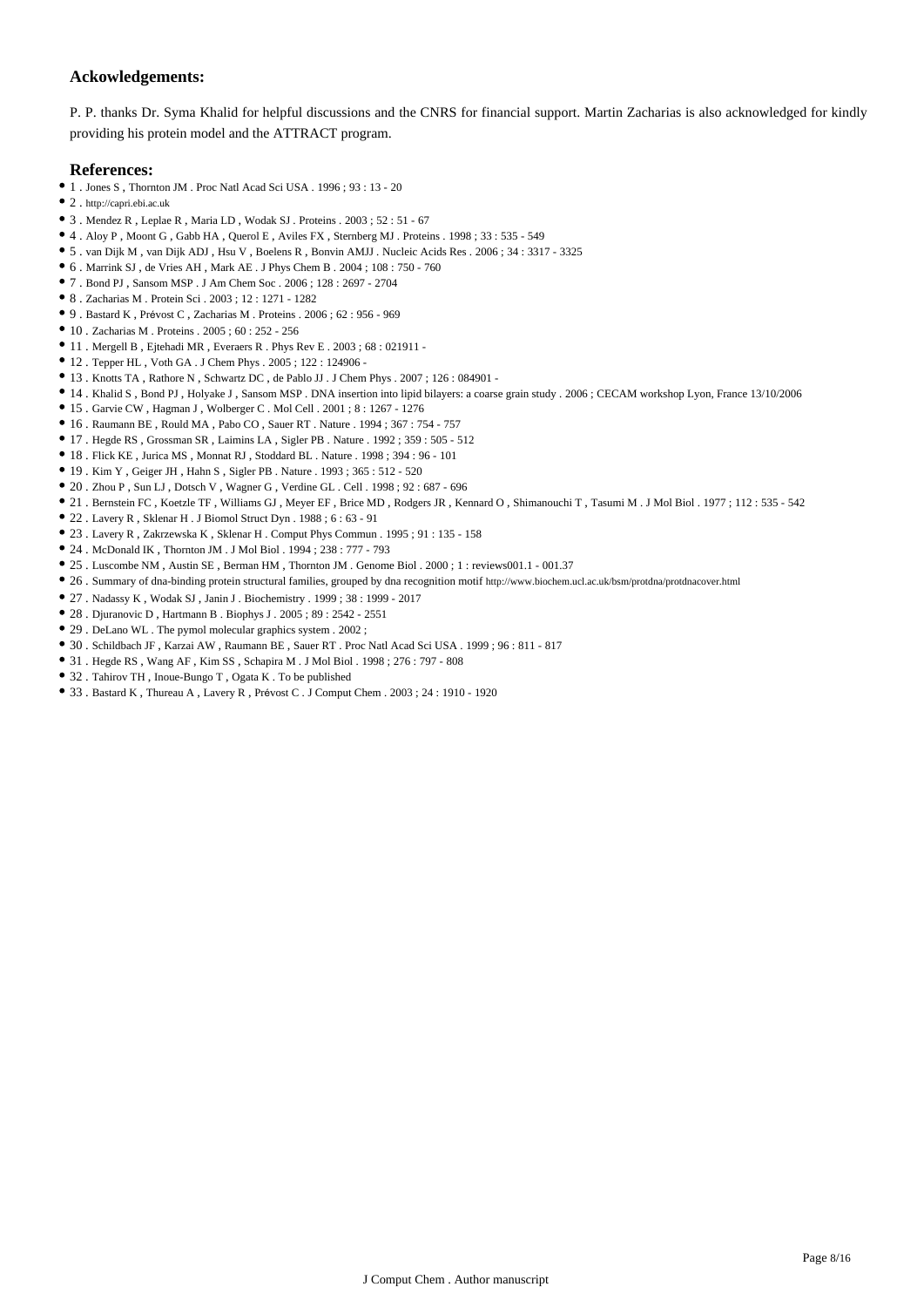# **Figure 1** Coarse grain partition of the DNA model. Each colored domain represents a different bead.

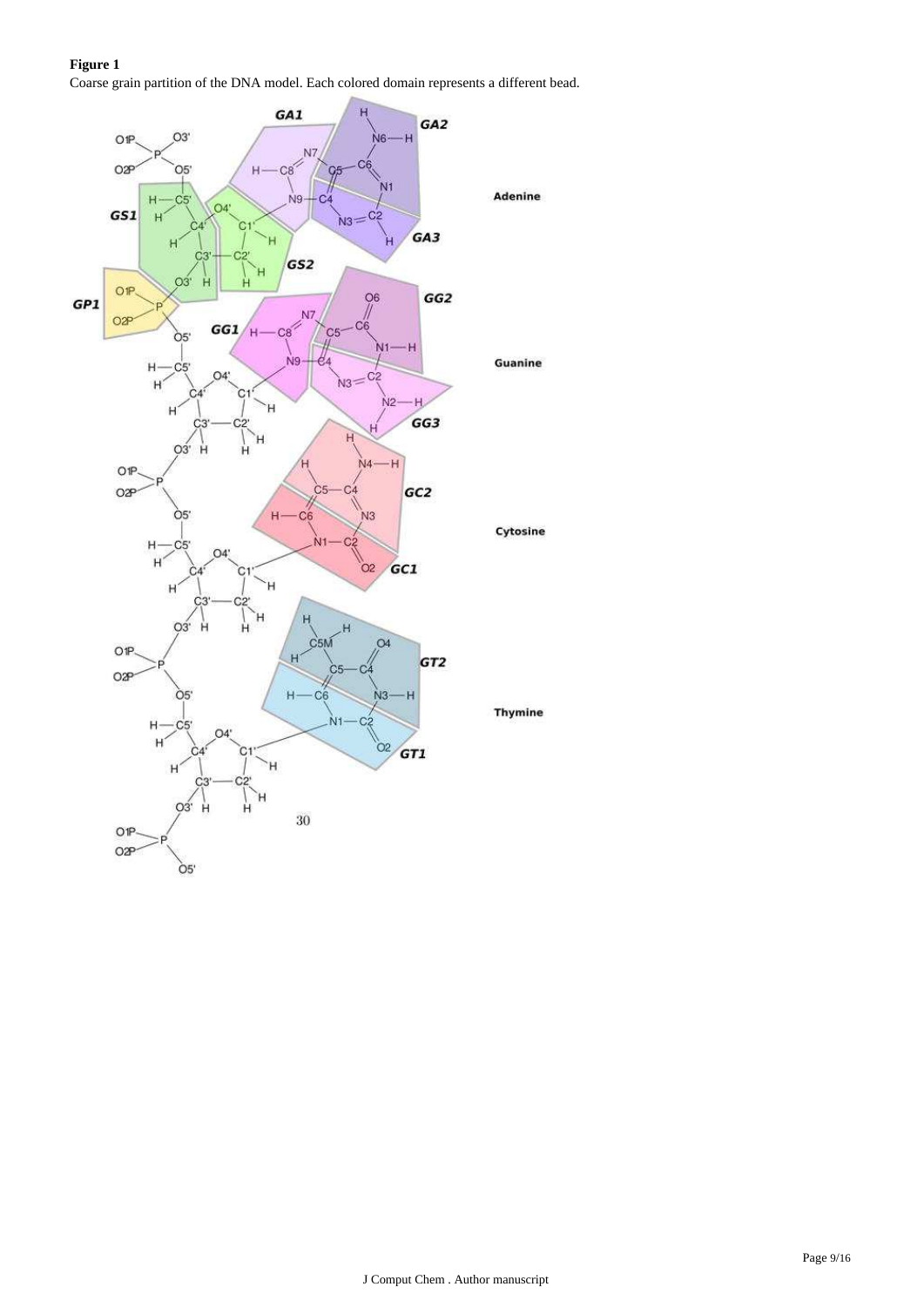# **Figure 2**

All-atom cartoon, all-atom surface and coarse grain representation for (a) 1K79, (b) 1PAR, (c) 2BOP, (d) 1A74, (e) 1YTB and (f) 1A66 complexes. The protein and the DNA are in green and red respectively. Pictures were obtained with Pymol [29].

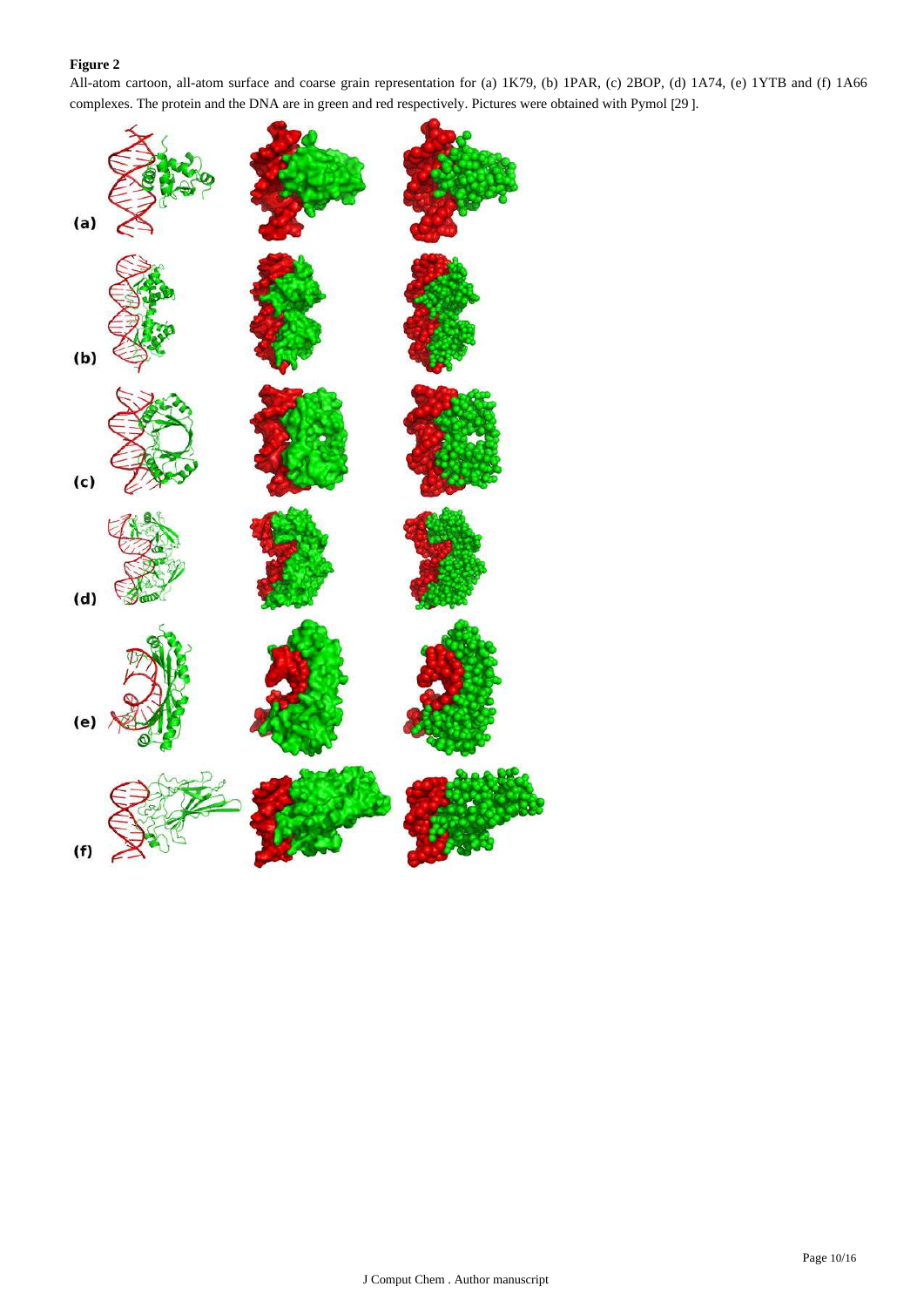# **Figure 3**

Plots of the interaction energy versus the RMSD for (a) 1K79, (b) 1PAR, (c) 2BOP, (d) 1A74, (e) 1YTB and (f) 1A66. Circle radii are proportional to the square root of the cluster populations.



## **Figure 4**

Fraction of the protein interface residues in the native structure of 2BOP, which are recovered in the prediction  $(f_{\text{pib}})$ , against the interaction energy for the docking simulations of the E2 protein with (a) the native DNA structure and (b) the canonical B-DNA conformation. Output geometries are clustered within 0.1 RT units in energy and 0.1% in  $f_{\text{pib}}$ . Circle radii are proportional to the square root of the cluster populations.

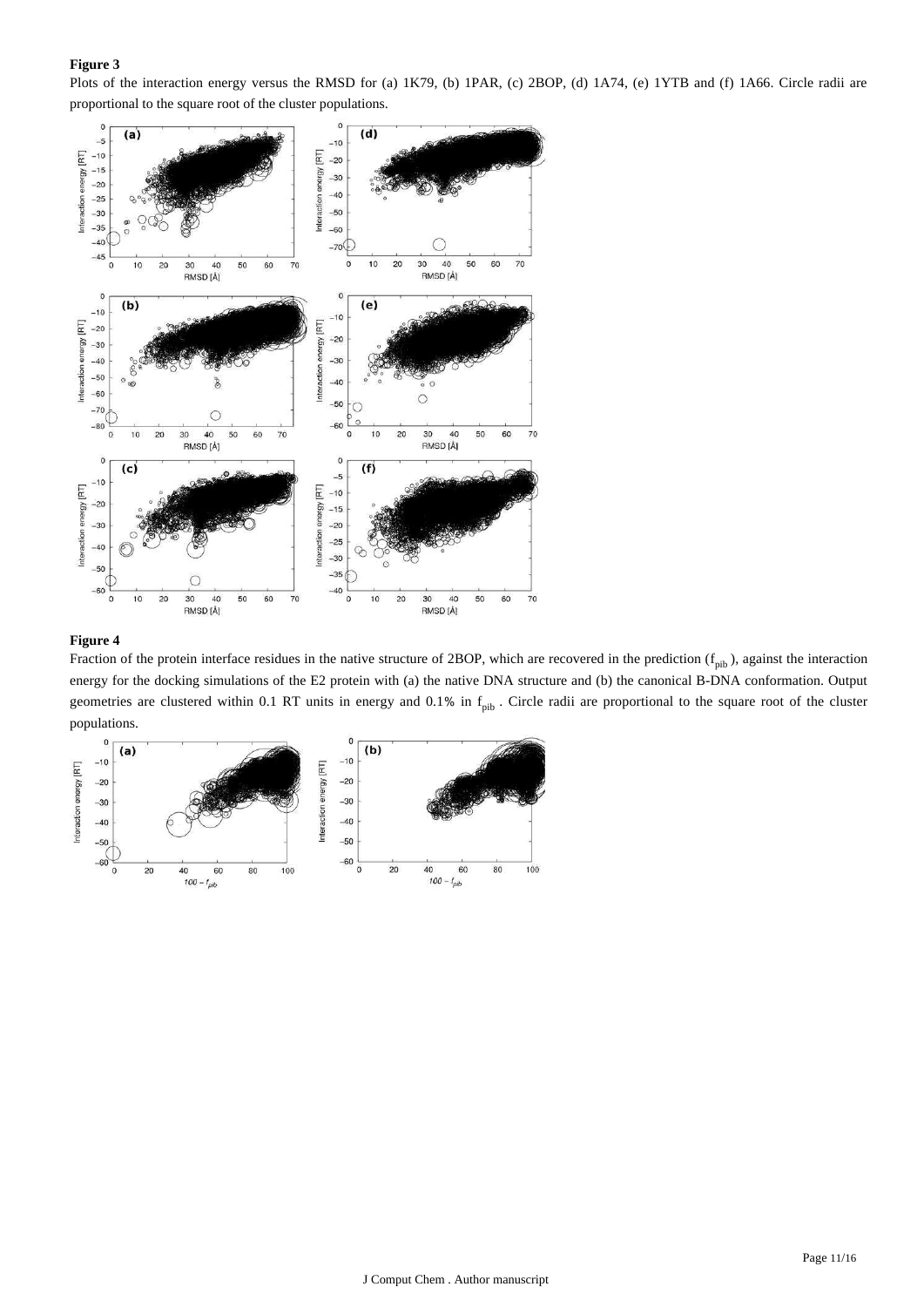# **Table 1** Energy parameters of the coarse grain DNA model.

|              |                 | bead      |            | parameters         |          |
|--------------|-----------------|-----------|------------|--------------------|----------|
| ID           | name            | group     | $R_i[\AA]$ | $A_i [(RT)^{0.5}]$ | $q_i$    |
|              | GP1             | phosphate | 2.640      | 0.600              | $-0.700$ |
| $\sim$<br>∠  | GS1             | sugar     | 2.900      | 0.600              | 0.000    |
| 3            | GS <sub>2</sub> | sugar     | 2.650      | 0.600              | 0.000    |
| 4            | GA1             | adenine   | 2.530      | 0.600              | 0.000    |
| 5            | GA <sub>2</sub> | adenine   | 2.650      | 0.600              | 0.000    |
| 6            | GA <sub>3</sub> | adenine   | 2.590      | 0.600              | 0.000    |
| $\mathbf{r}$ | GG1             | guanine   | 2.530      | 0.600              | 0.000    |
| 8            | GG <sub>2</sub> | guanine   | 2.650      | 0.600              | 0.000    |
| 9            | GG <sub>3</sub> | guanine   | 2.830      | 0.600              | 0.000    |
| 10           | GC1             | cytosine  | 2.840      | 0.600              | 0.000    |
| <b>T</b> 1   | GC <sub>2</sub> | cytosine  | 2.650      | 0.600              | 0.000    |
| 12           | GT1             | thymine   | 2.840      | 0.600              | 0.000    |
| 13           | GT <sub>2</sub> | thymine   | 2.940      | 0.600              | 0.000    |

# **Table 2**

For each complex, the protein DNA Binding Domain (DBD) and the DNA interface are provided, as well as the length of the DNA part implied in the interface, the number of specific interaction sites (DNA bases involved in intermolecular hydrogen bonds) and the curvature intensity. This table also presents the ratio between the number of contacted phosphates (P) and the number of contacted bases, the ratio between the number of contacted phosphates and the total number of phosphates, the CG percentage and if the DNA sequence is palindromic (+) or not (−).

| complex                    | 1K79             | 1PAR           | 2BOP             | 1A74                             | 1YTB           | <b>1A66</b> |
|----------------------------|------------------|----------------|------------------|----------------------------------|----------------|-------------|
| <b>DNA Binding Domain</b>  | helix-turn-helix | $\beta$ sheets | $\alpha$ helices | $\beta$ sheets/ $\alpha$ helices | $\beta$ sheets | loops       |
| DNA interface type         | MG               | MG             | MG               | MG/mg                            | mg             | MG          |
| DNA interface length [bp]  | 10               | 17             | 16               | 18                               | 8              | 10          |
| specific interaction sites |                  |                |                  |                                  |                |             |
| curvature intensity [°]    | 23               | 28             | 35               | 55                               | 69             | 14          |
| cont. P/cont. bases        | 2.0              | 0.6            | 1.8              | 0.3                              | 1.0            | 1.3         |
| cont. P/total P            | 0.30             | 0.16           | 0.33             | 0.11                             | 0.28           | 0.2         |
| $%$ GC                     | 50               | 41             | 75               | 44                               | $\overline{0}$ | 40          |
| palindromic sequence       |                  | $+/-$          |                  |                                  |                |             |

MG stands for major groove whereas mg means minor groove.

 $*$  For 1A66, the curvature range on all conformations is 6–22 $^{\circ}$ .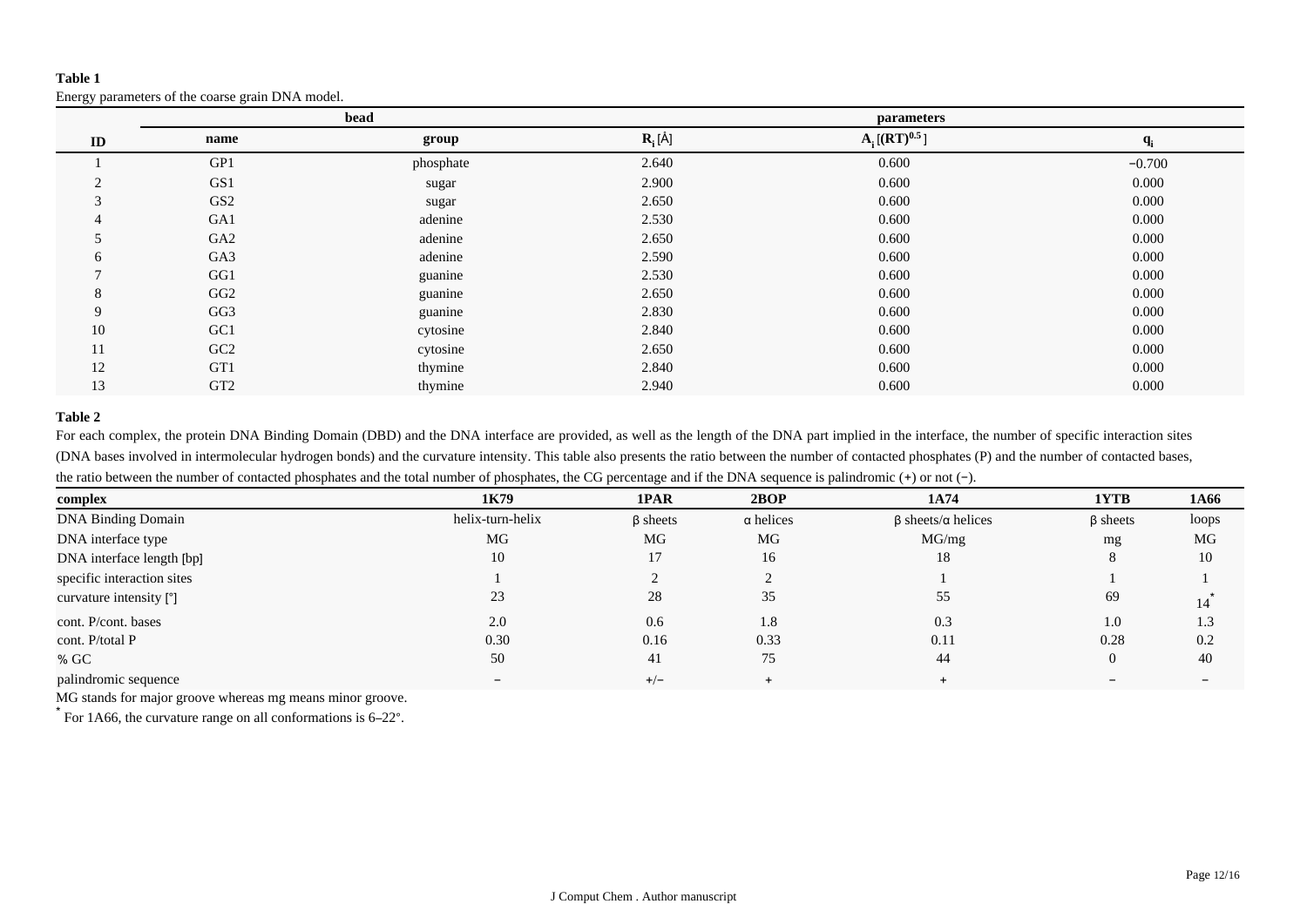| Interaction energy and RMSD relative to the native complex obtained after coarse grain minimization. |
|------------------------------------------------------------------------------------------------------|
|------------------------------------------------------------------------------------------------------|

| complex | interaction energy [RT] | RMSD [Å]/native | <b>GCD</b> [Å]/native |
|---------|-------------------------|-----------------|-----------------------|
| 1K79    | $-38.6$                 | 1.3             | 0.7                   |
| 1PAR    | $-74.6$                 | 0.6             | 0.5                   |
| 2BOP    | $-55.4$                 | 0.2             | 0.1                   |
| 1A74    | $-68.7$                 | 0.7             | 0.4                   |
| 1YTB    | $-55.7$                 | 0.4             | 0.3                   |
| 1A66    | $-35.6$                 | 1.2             | 1.0                   |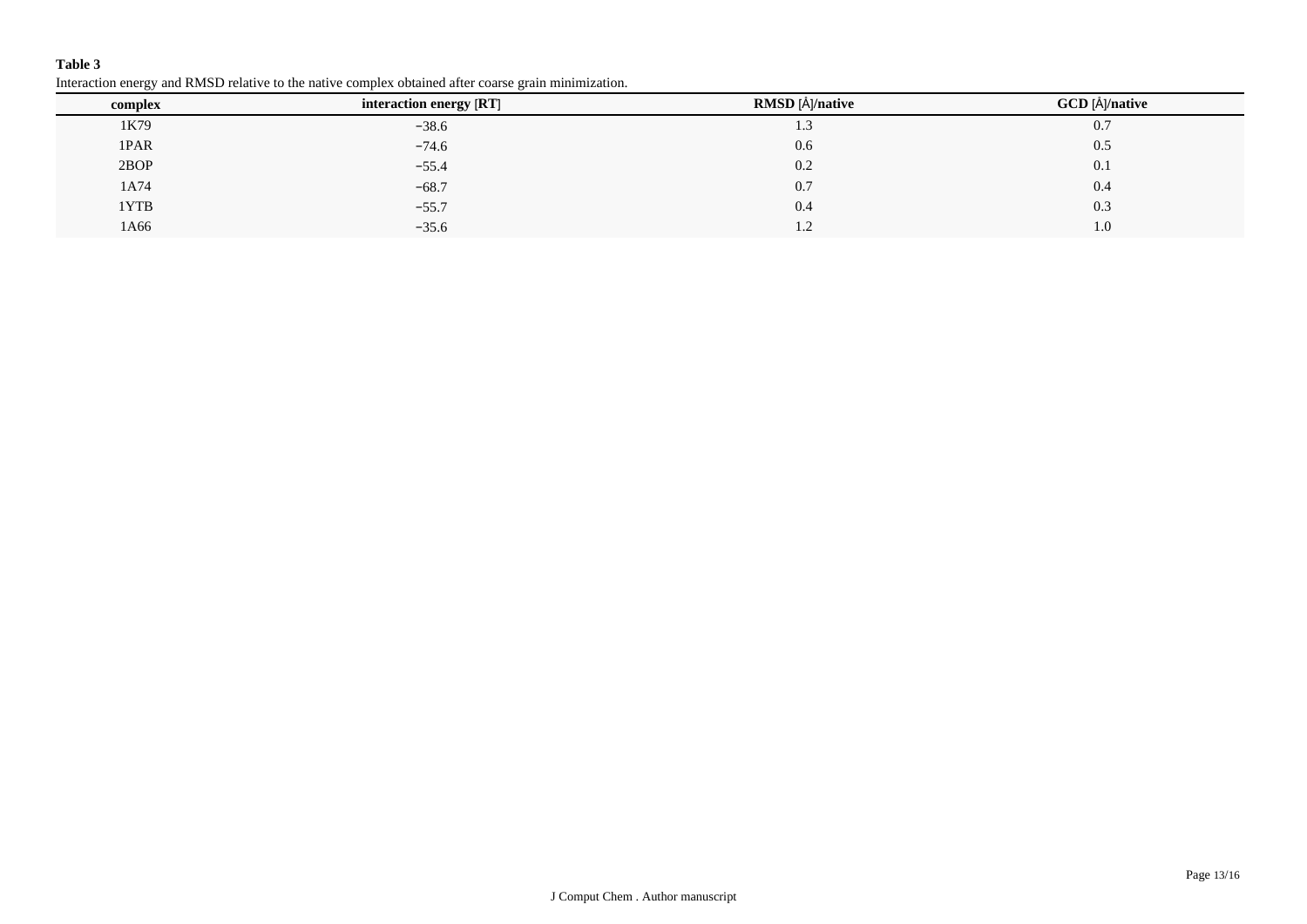Energy ranks, interaction energies, RMSD relative to the native structure, RMSD relative to the coarse grain optimized structures, GCD relative to the native structure and cluster population for the four lowest energy geometries obtained by systematic docking simulations.

| complex             | energy rank                 | interaction energy [RT] | RMSD [Å]/native | RMSD [Å]/CG opt. | $\mathbf{GCD}$ [Å]/native | cluster population |
|---------------------|-----------------------------|-------------------------|-----------------|------------------|---------------------------|--------------------|
| 1K79                |                             | $-38.6$                 | 1.3             | $0.0\,$          | $0.7\,$                   | $27\,$             |
|                     | $2^{\ddagger}$              | $-36.9$                 | 29.1            | 29.1             | 5.8                       | 9                  |
|                     | $3^{\ddagger}$              | $-36.6$                 | 28.7            | 28.7             | $2.6\,$                   | $\overline{9}$     |
|                     | $\overline{4}$              | $-36.2$                 | $6.4\,$         | $6.2\,$          | 3.9                       | $\mathfrak{Z}$     |
| 1PAR                |                             | $-74.6$                 | 0.6             | $0.0\,$          | $0.5\,$                   | $20\,$             |
|                     | $2^{\dagger}$               | $-73.4$                 | 43.2            | 43.2             | $0.8\,$                   | 14                 |
|                     | 3                           | $-54.9$                 | 44.2            | 44.2             | 9.0                       | $\overline{4}$     |
|                     | $\overline{4}$              | $-54.4$                 | 9.3             | 9.2              | $8.8\,$                   | $\sqrt{2}$         |
| $2BOP^*$            |                             | $-55.4$                 | $0.2\,$         | $0.0\,$          | 0.1                       | 17                 |
|                     | $2^{\dagger}$               | $-55.4$                 | 32.5            | 32.5             | $0.1\,$                   | 14                 |
|                     | 3                           | $-41.0$                 | $6.2\,$         | 6.1              | 3.4                       | 31                 |
|                     | $\boldsymbol{\vartriangle}$ | $-41.0$                 | 32.5            | 32.5             | 3.4                       | $45\,$             |
| $1A74$ <sup>*</sup> |                             | $-68.7$                 | $0.7\,$         | $0.0\,$          | $0.4\,$                   | $20\,$             |
|                     | $2^{\dagger}$               | $-68.5$                 | 37.5            | 37.5             | $0.5\,$                   | $23\,$             |
|                     | 3                           | $-43.6$                 | 38.3            | 38.4             | 9.6                       |                    |
|                     | $\overline{4}$              | $-43.5$                 | 37.6            | 37.6             | 5.0                       |                    |
| 1YTB                |                             | $-58.5$                 | $3.8\,$         | 3.7              | $0.4\,$                   | $\sqrt{3}$         |
|                     | 2                           | $-55.7$                 | $0.4\,$         | $0.0\,$          | 0.3                       | 3                  |
|                     | 3                           | $-51.4$                 | $3.5\,$         | 3.6              | 2.7                       | $12\,$             |
|                     | $\overline{4}$              | $-47.6$                 | 28.4            | 28.4             | 12.9                      | $10\,$             |
| 1A66                | $\mathbf{1}$                | $-35.6$                 | $1.2\,$         | $0.0\,$          | $1.0\,$                   | 21                 |
|                     | 2                           | $-31.9$                 | 14.7            | 14.1             | 10.4                      | 4                  |
|                     | $3^{\ddagger}$              | $-30.4$                 | 25.5            | 25.3             | 6.8                       | 8                  |
|                     | $\Delta$                    | $-29.9$                 | 22.6            | 22.7             | 8.4                       | $7\phantom{.0}$    |

\* The symbol pinpoints complexes with palindromic DNA.

† The symbol shows head-to-tail configurations and

‡ indicates a screwing along the DNA helical axis.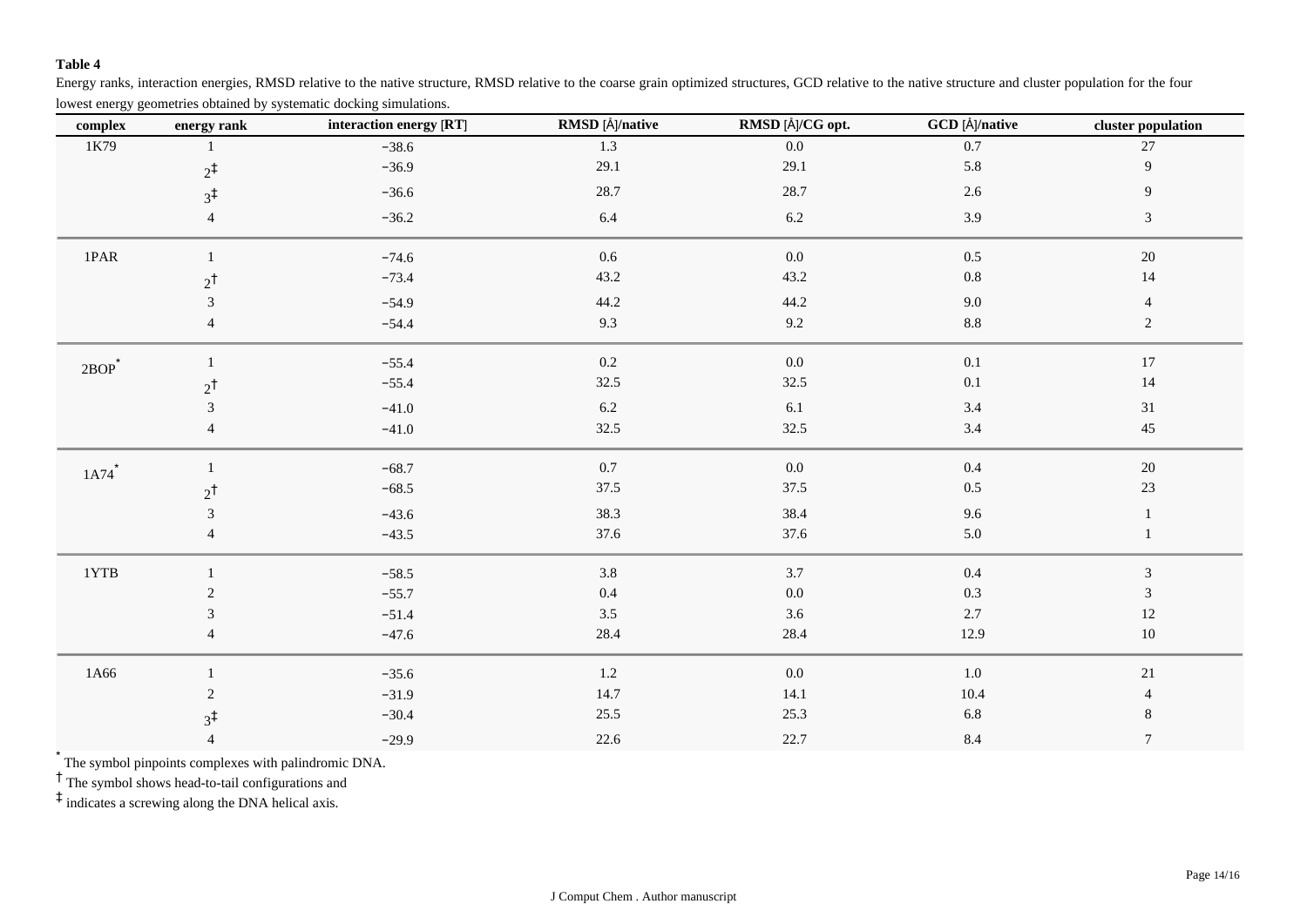Energy rank, interaction energy, RMSD relative to the native structure and cluster population for the four lowest energy geometries of the six studied complexes after systematic docking without charge. The rank of the closest cluster in the simulation with charges is also reported.

| complex                         | energy rank              | interaction energy [RT] | RMSD [Å]/native | cluster population       | simulation with charge rank (RMSD/pop) |
|---------------------------------|--------------------------|-------------------------|-----------------|--------------------------|----------------------------------------|
| 1K79                            |                          | $-27.0$                 | $1.2\,$         | 6                        | 1(0.1/27)                              |
|                                 | $2^{\ddagger}$           | $-25.8$                 | 29.1            | 5                        | 2(0.1/9)                               |
|                                 | 3 <sup>‡</sup>           | $-25.3$                 | 28.7            |                          | 3(0.1/9)                               |
|                                 | $\overline{4}$           | $-24.3$                 | 13.1            | $\sqrt{2}$               |                                        |
| $1\mathrm{PAR}$                 |                          | $-54.2$                 | $0.7\,$         | $\overline{\mathcal{A}}$ | 1(0.0/20)                              |
|                                 | 2 <sup>†</sup>           | $-53.2$                 | 43.2            |                          | 2(0.1/14)                              |
|                                 | 3                        | $-32.4$                 | 43.4            |                          | 10(0.1/1)                              |
|                                 | $\overline{4}$           | $-29.5$                 | 26.0            |                          | 13(0.1/5)                              |
| $2BOP*$                         | -1                       | $-37.6$                 | $0.2\,$         |                          | 1(0.1/17)                              |
|                                 | 2 <sup>†</sup>           | $-37.6$                 | 32.5            | $\overline{c}$           | 2(0.1/14)                              |
|                                 | $\mathfrak{Z}$           | $-26.4$                 | 35.0            | 6                        |                                        |
|                                 | $\overline{4}$           | $-26.4$                 | 24.1            | $11\,$                   |                                        |
| $1A74*$                         | 1 <sup>†</sup>           | $-56.9$                 | 37.5            | $\mathfrak{Z}$           | 3(0.1/23)                              |
|                                 | 2                        | $-30.7$                 | 45.8            | $\overline{c}$           |                                        |
|                                 | 3                        | $-30.4$                 | 26.6            | $\overline{c}$           |                                        |
|                                 | $\overline{4}$           | $-30.4$                 | 28.7            | $\sqrt{2}$               | 67(0.2/1)                              |
| $1{\hbox{Y}}{\hbox{T}}{\Bbb B}$ | 1                        | $-46.8$                 | 3.8             | 3                        | 1(0.1/3)                               |
|                                 | $\overline{2}$           | $-40.5$                 | 3.7             |                          | 3(0.2/12)                              |
|                                 | 3                        | $-37.0$                 | 28.4            | 8                        | 4(0.1/10)                              |
|                                 | $\overline{4}$           | $-32.0$                 | 32.1            | $\overline{4}$           | 6(0.1/3)                               |
| 1A66                            | $\mathbf{1}$             | $-24.7$                 | $1.2\,$         | 3                        | 1(0.1/21)                              |
|                                 | 2                        | $-24.0$                 | 37.2            | 3                        | 47 $(0.2/3)$                           |
|                                 | 3                        | $-23.0$                 | 44.3            | 3                        |                                        |
|                                 | $\overline{\mathcal{A}}$ | $-21.8$                 | 41.0            |                          | $\sim$                                 |

The RMSD with respect to the uncharged corresponding cluster and the population are also indicated in parentheses. A dash indicates that no cluster was found with a RMSD less than 0.5 Å.